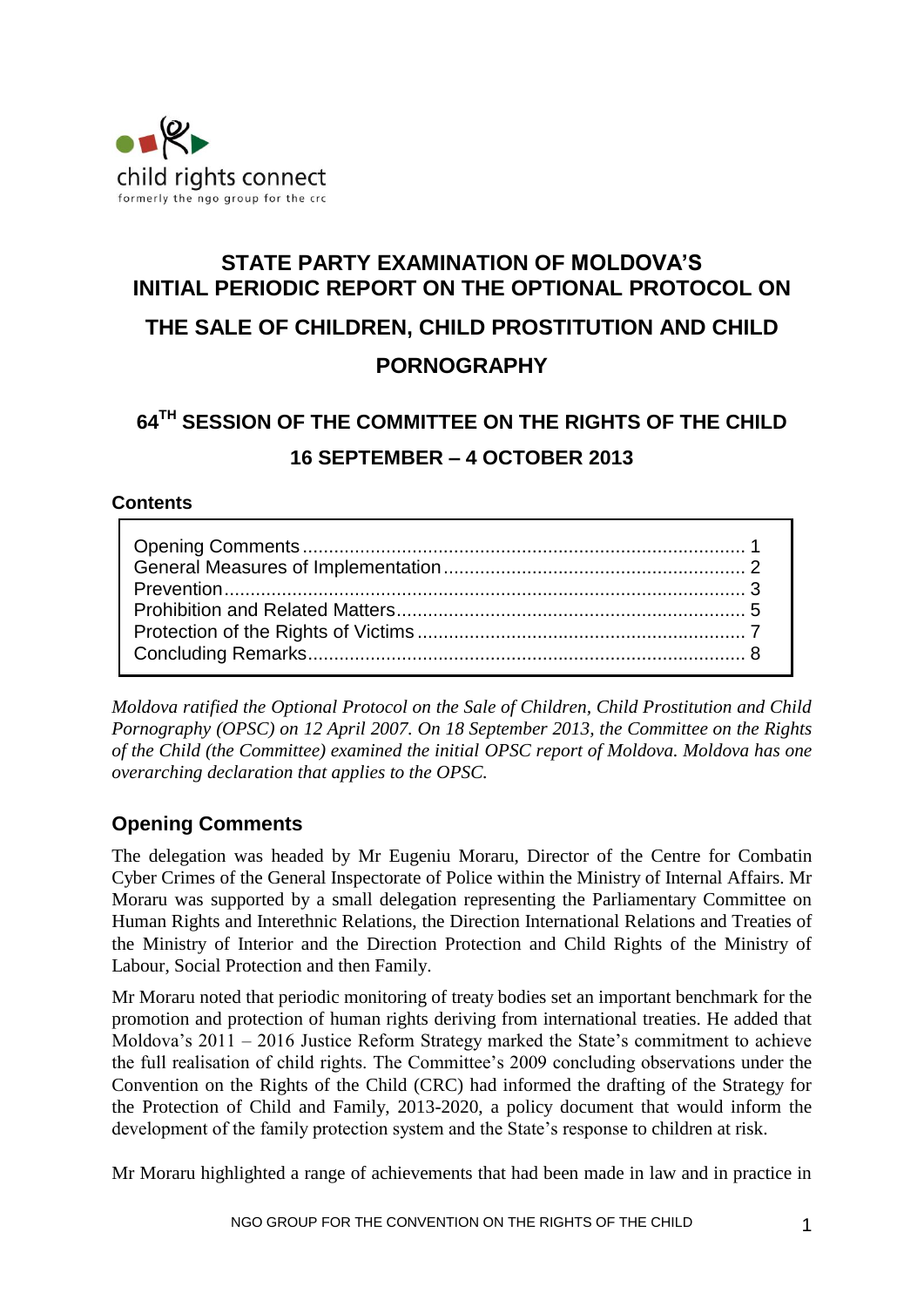Moldova since the ratification of the OPSC, including the ratification of other regional and international treaties that had bolstered the implementation of the OPSC. Particular attention had been given to the development of protection systems for children without parental care and the importance of non-violence in the raising of children.

The Rapporteurs, Ms Renate Winter and Mr Peter Guran, welcomed the delegation and acknowledge the substantial work done to date to bring the law and practice in Moldova into line with the OPSC. The Rapporteurs noted that work remained to be done and posed a range of questions regarding next steps to further improve protection for children under the OPSC.

## <span id="page-1-0"></span>**General Measures of Implementation**

#### *Definition of the Child*

The Committee was concerned that the definition of the child as a person under the age of 18 was not consistent throughout the law. The age of criminal responsibility was seven years old, which was very low, while there were provisions for the punishment of crimes committed against children under 16 years or in some cases children under 14 years.

The delegation assured the Committee that the child was defined as a person under the age of 18 in internal laws; however, there were provisions which stated that if the crime was committed against a child under the age of 14 years, this would be treated as an aggravating circumstance and the punishment would thus be more severe. Grooming, for example, was only considered a crime if perpetrated against a child under 16 years of age because 16 was the age of sexual consent.

## *Coordination & monitoring*

The Committee asked how implementation of the OPSC was coordinated, and specifically how the roles of the National Council for Child Rights Protection and the Inter-Institutional Working Group on OPSC differed. The Committee enquired about the competencies of the Working Group and which body would be responsible for taking forward the Committee's Concluding Observations.

The delegation explained that the Working Group had been set up under the National Commission for National and Periodic Reports under the Ministry of Foreign Affairs and European Integration. The Commission coordinated the preparation of periodic reports to regional and international bodies and brought together relevant ministries to form working groups when needed. The National Council had been created in 1998 and was a strategic body whose mandate was to lead the development and implementation of legislation and policy for the implementation of the CRC and its optional protocols.

The Committee asked whether the National Strategy on Child and Family Protection had been adopted and how it would be implemented. The delegation explained that the draft strategy had reached the promotion stage; it had been approved by the government but not yet adopted by the parliament. This was expected to happen in the near future. The delegation noted that the development of action plans for implementation of the different elements of the strategy had begun so that the relevant ministries could plan their financial resources accordingly.

## *Cooperation*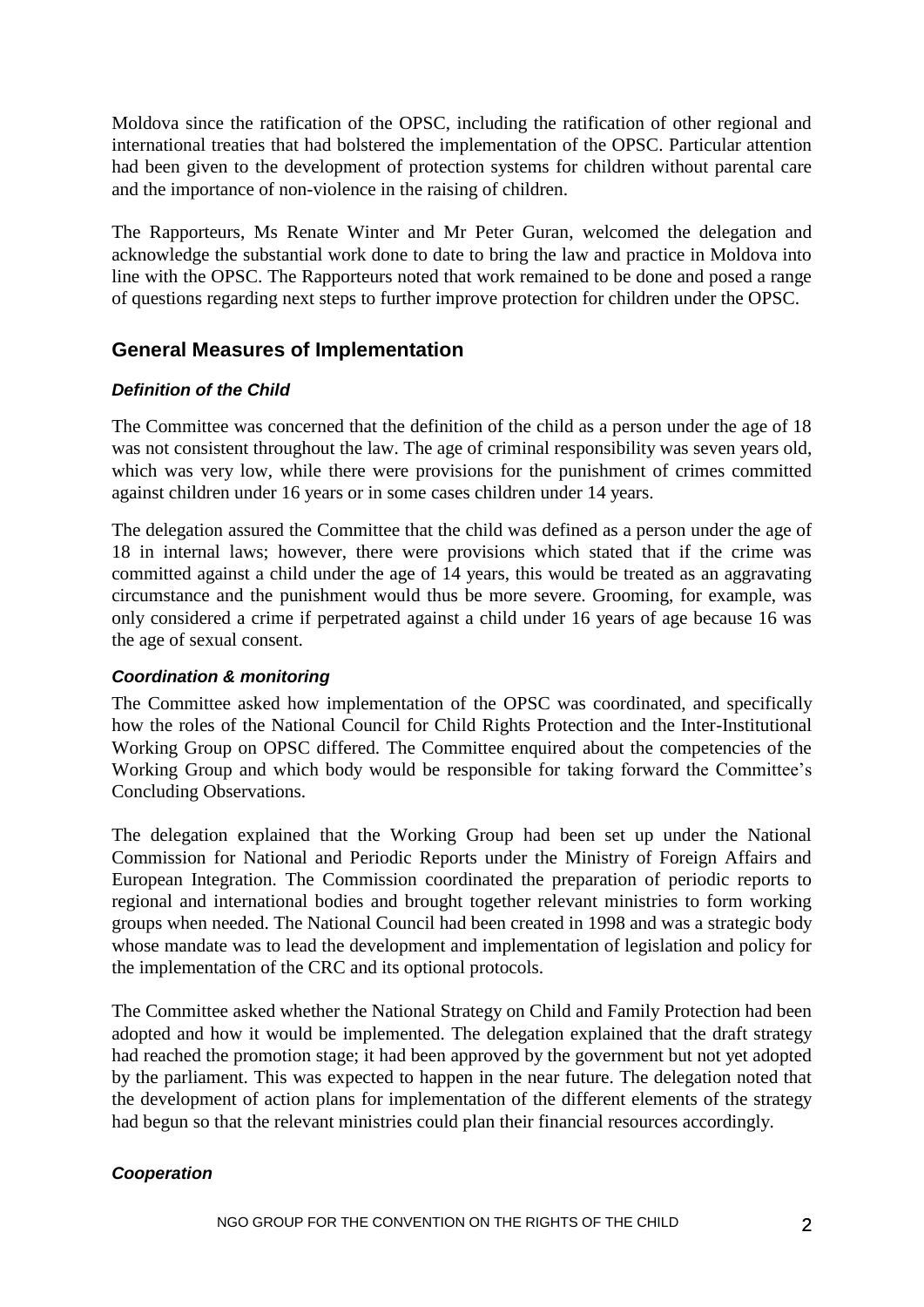The Committee asked for more information on the Memorandum of Understanding between the Police Inspectorate and the NGO, LaStrada. The delegation explained that the text of the memorandum was publicly available on the websites of both institutions. This document was a special agreement that set out the areas of cooperation between the two institutions, including for assistance to children in criminal proceedings. Furthermore, LaStrada administered the hotline where children could report sexual abuse and other violations. Cases were filtered and brought to the attention of the appropriate authorities and professionals. It was a detailed memorandum that listed many activities, including joint awareness-raising campaigns among others.

#### *Budget allocation*

The Committee noted that the State had undertaken a number of initiatives for the implementation of the OPSC and asked whether sufficient resources had been attributed to them that would ensure their sustainability.

The delegation explained that there was no one centre or body that had the sole responsibility to implement the activities related to the OPSC and that as such, it was difficult to provide concrete numbers. Resources were provided to the institutions and bodies that had been tasked with the various initiatives discussed to ensure they could be carried out effectively.

## *Training*

The Committee asked whether training was available for law enforcement officials, including judges, prosecutors and police, to ensure that they handled OPSC-related cases appropriately. Furthermore, the Committee asked about training for teachers, social workers and other relevant professionals.

The delegation explained that the National Institute of Justice was responsible for developing training curricula based on adopted treaties. Prosecutors and judges throughout the country were regularly trained so that the provisions of the treaties could be applied in courts as they became national law. Training on child rights-related legislation included training on child protection and special assistance offered to children involved in criminal and administrative proceedings. Seminars were held to discuss the hearing of child victims of sexual abuse and other particularly sensitive cases. As such, there were specialised judges and prosecutors, as well as social workers and psychologists, who could be called on to facilitate the involvement of a child in the hearing of a case.

The delegation listed a large number of training workshops and seminars that had taken place. Since the creation of the Centre on Cyber Crime, many training activities had taken place in Moldova and relevant professionals had attended courses in Spain and the United States. As a demonstration of their capacity, the Centre on Cyber Crime was now working with Interpol and learning to cooperate international to investigate crimes and access the international database.

#### <span id="page-2-0"></span>*Data collection*

The Committee was concerned by the increasing number of child pornography cases. It asked for more information on how the national data collection system worked, as well as what indicators were being used to measure the prevalence of these acts.

The delegation explained that in 2008 the State had criminalised possession, distribution, creation and related activities of child pornography. Only a small number of cases had come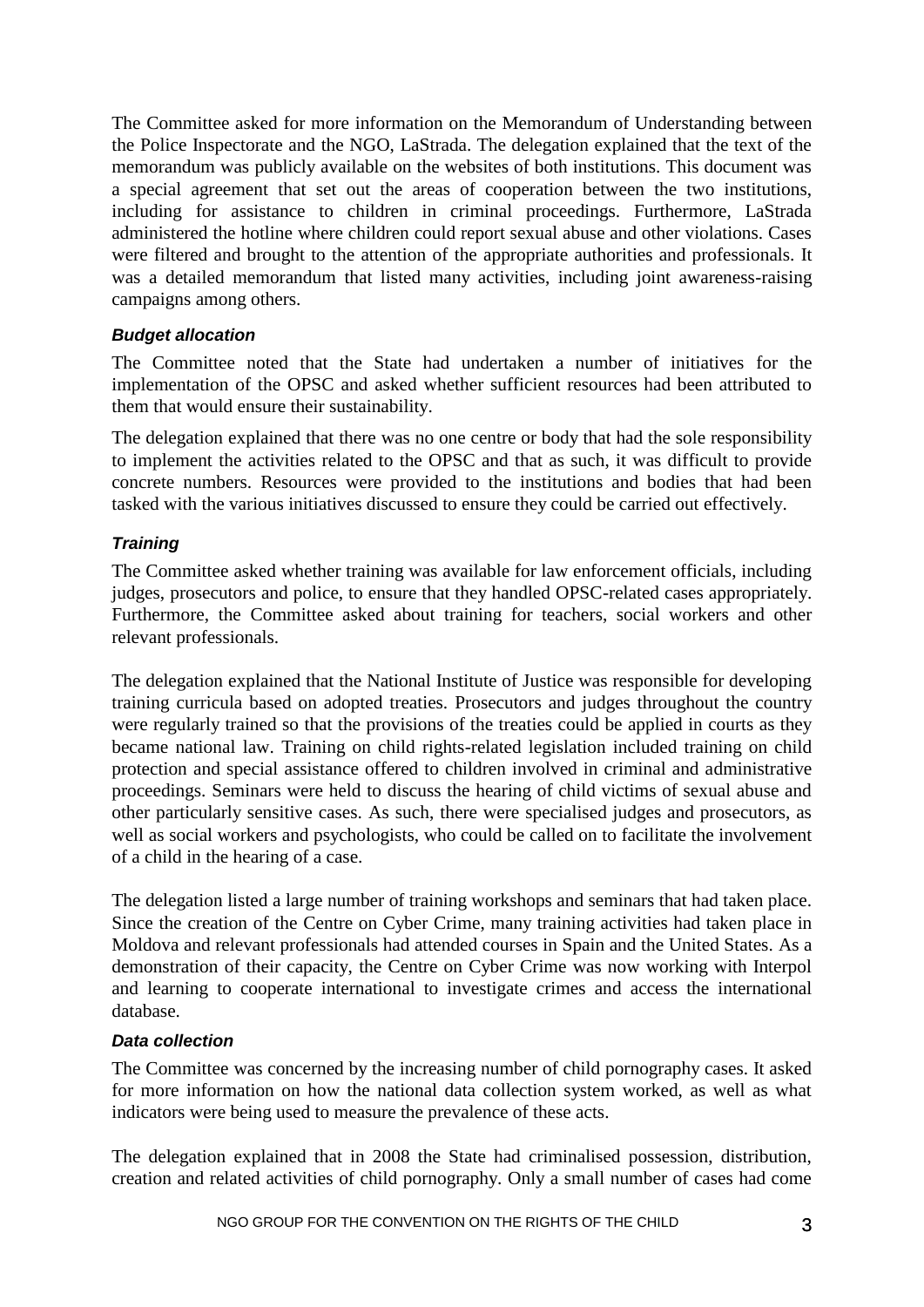to the attention of the authorities between 2008 and 2012 and these were private instances of one person filming another and posting it online; it was not linked to a child pornography network. Since 2012, the State had been more proactive in the area of child pornography and had reformed the Ministry of Interior, resulting in the creation of the Centre for Combating Cyber Crime. A unit to combat child sexual abuse and trafficking on the internet had also been created.

A data collection system had been put in place since the creation of these mechanisms and the delegation was confident that reliable, accurate data would continue to be registered and that the availability of information about the nature of these cases in Moldova would be better known. Data was being disaggregated by sex and type of exploitation, such as begging, forced labour, or sexual exploitation.

## **Prevention**

## *Vulnerable children*

The Committee asked whether activities had been undertaken to reduce the vulnerability of high risk groups of children. The Committee was particularly concerned about children living in poverty and in institutions that were poorly monitored.

#### *Awareness-raising*

The Committee asked what activities had been undertaken to disseminate the OPSC and asked if the government had evaluated whether these had been effective; if peoples' level of awareness of the OPSC, including children, had been assessed.

In 2011 and 2012, campaigns had been run throughout the country to raise awareness about crimes involving children, as well as to promote healthy lifestyles, including the need to address social vices and the right of children not to be exposed to violence. Various forms of media were used, including television, internet and radio. Police officers also conducted informational campaigns in high schools to tell children about crimes involving minors and where they could go to report instances of violations.

Anniversaries of international days dedicated to the protection of children had been regularly capitalised on to further raise awareness and create trusting relationships between children and police authorities, as well as how communicate with parents to report violations.

## *Hotline*

The Committee asked whether children new about the hotline and whether it was being used by children to report violations.

## *Online security for children*

The Committee asked whether efforts had been made to improve online security for children such as cyber surveillance and the monitoring of internet cafés where grooming commonly took place.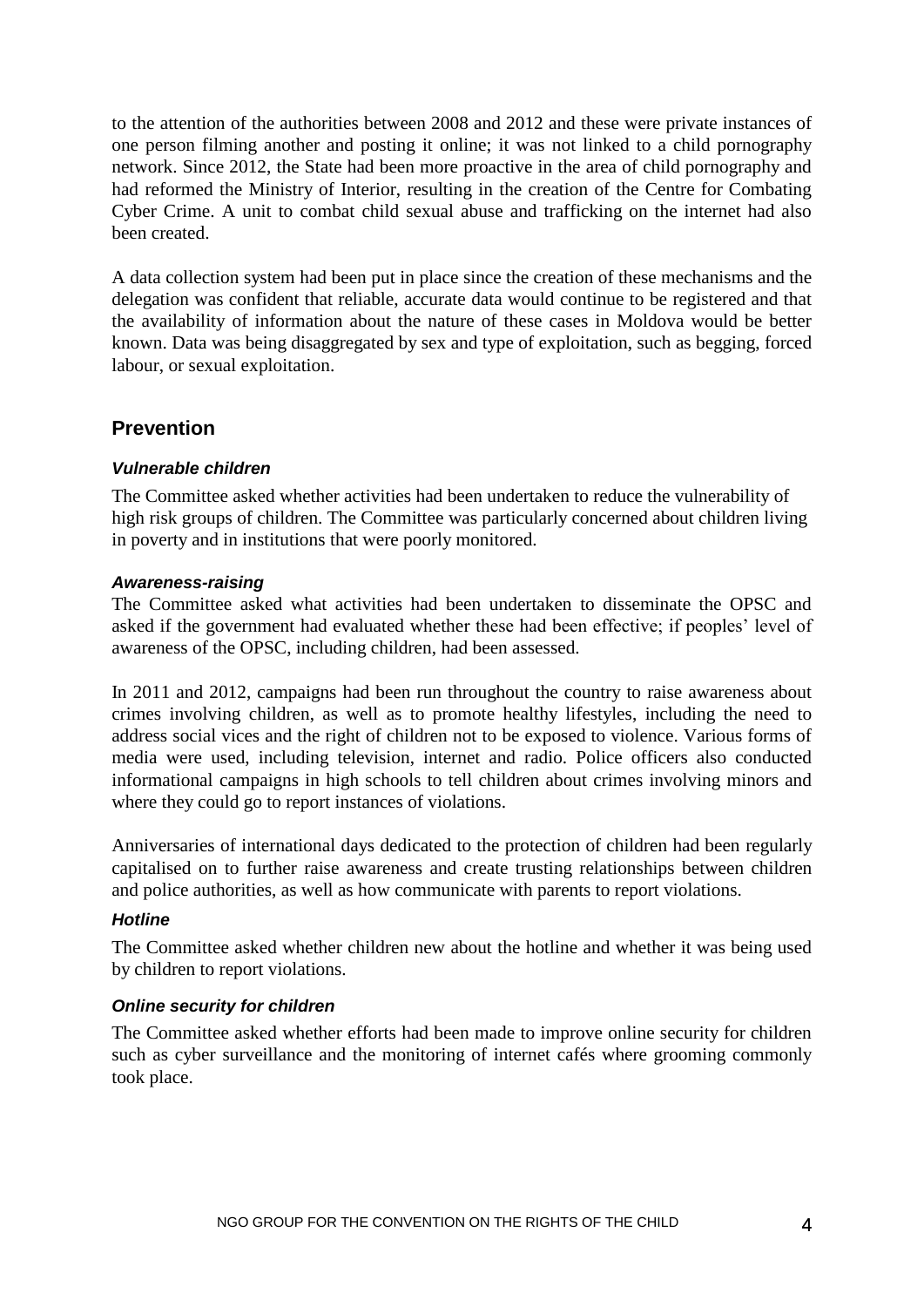#### *Adoption*

The Committee asked about the improper inducing of consent for adoption, including intercountry adoption, of children, especially to be used for child pornography, forced labour or sexual exploitation. The Committee welcomed the fact that the State had adopted the Hague Convention on Inter-Country Adoption. Although the Hague Convention did not oblige the State to conduct post-placement control, the Committee asked whether there were effective checks and guarantees in place at the national level that would ensure that an adoption was in the best interest of a given child and that the safety and wellbeing of adopted children could be guaranteed.

The delegation explained that in 2011, a new law on the legal process for adoption had entered into force and was subsequently updated in 2012 to include certain provisions on international adoptions. This legislation was in accordance with the Hague Convention and the OPSC. The Ministry of Labour, Social Protection and Family had a national database of organisations facilitating adoption processes in and outside Moldova. Accredited organisations were obligated to submit annual reports on individual cases they had handled, which could be verified by Moldovan embassies in the countries concerned. At the local level, authorities in Moldova were also mandated to follow up on any concerns related to particular cases, post-placement. If an organisation failed to submit its report, the accreditation would not be extended.

## <span id="page-4-0"></span>**Prohibition and Related Matters**

## *Definition of Sale, Child Prostitution and Child Pornography*

The Committee was concerned about the lack of clarity on the definition of sale in the State's legislation and was concerned that it was taken as synonymous with trafficking. In particular, it commented that para graph 114 of the criminal code mentioned "sale of children (trafficking of children)", which implied that the two crimes were treated as being the same thing. The Committee noted that of the three, only the definition of child pornography was in line with the OPSC. This was deemed to be a good law; however there were no statistics available that would demonstrated the nature and prevalence of such crimes and the implementation of the sentencing guidelines seemed to be problematic.

The Committee was aware that the criminal code was due to be amended so as to extend criminal responsibility to all people involved, no matter in which way, in child prostitution and pornography, including complicity. It asked whether the OPSC definition of sale would be included in this amendment, taking into account all the different instances such as sale of organs, engagement of a child in forced labour. All of these crimes needed to be incorporated explicitly into law in order for Moldova to be in line with its obligations under the OPSC.

The delegation explained that the common position among the law enforcement agencies, as well as the Law Society in Moldova which prepared commentaries on the criminal code, including articles 165 and 2006 on trafficking and trafficking in children, was that the criminal code did cover all aspects of the crime of the sale of a child, including sale of organs, forced child labour and adoption, as well as the role of intermediaries and beneficiaries. Grooming had been covered since the amendment to the criminal code in May 2012, in article 175.1. The article explicitly criminalised grooming of children and carried a sentence of up to five years' imprisonment. A further measure taken was that where medical officers could previously bring suspected abuse cases to the attention of the authorities, they are now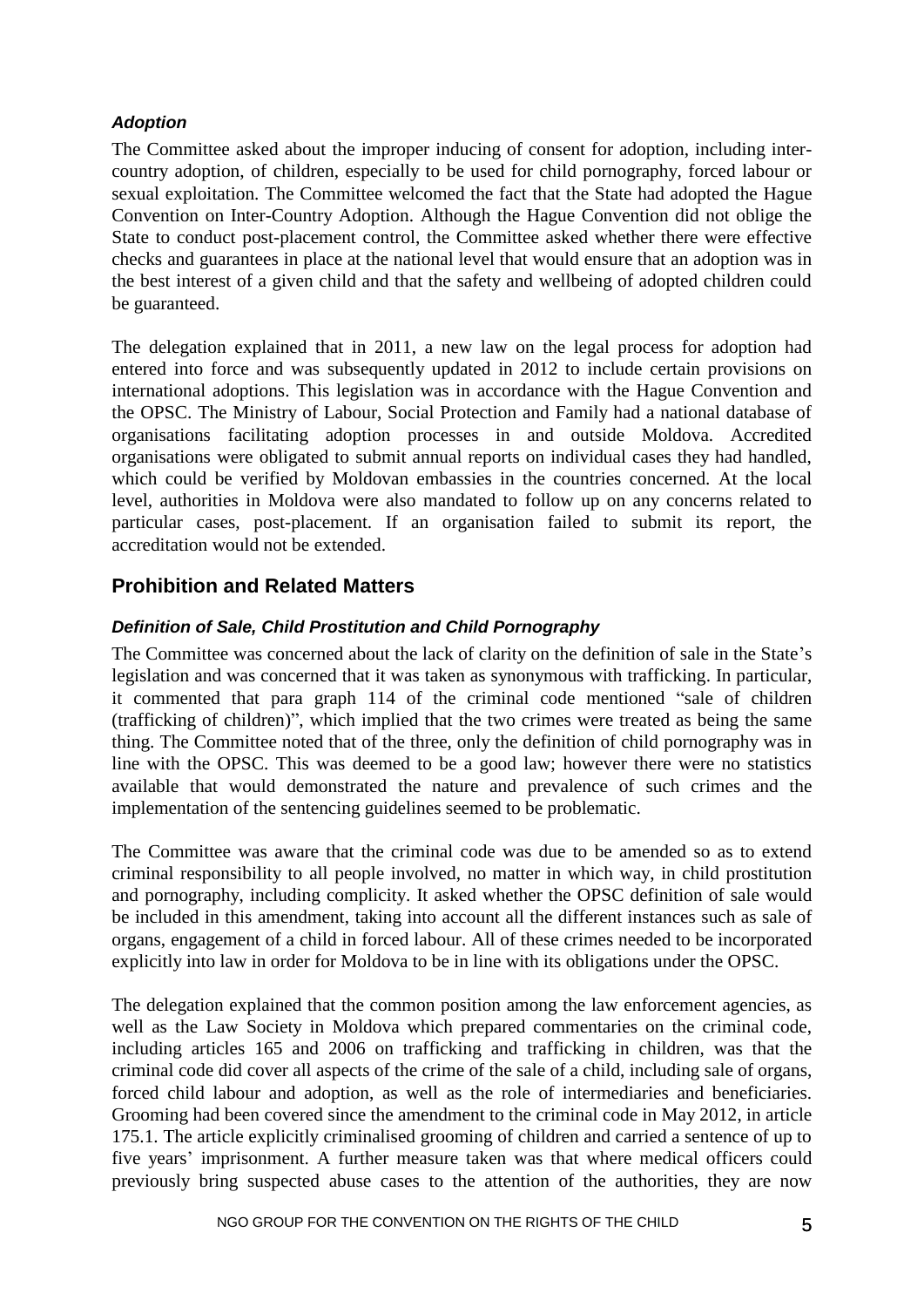obligated to.

The delegation explained that there were currently several law reform projects underway on child trafficking, as well as provisions related to child pornography and grooming, particularly with regard to the extension of punishments from the current years to the possibility of up to seven years. The criminal proceedings code would also be amended to better facilitate the handing down of punitive measures for child pornography and cybercrime, as well as clear obligations for internet providers. La Strada was assisting the government to ensure that the internet was safer for – and more accessible to – children.

## *Child sex tourism*

The Committee welcomed the fact that there was a substantial amount of information available on measures taken in the area of child sex tourism, but regretted the lack of statistics on the matter. It asked whether the State would take measures to combat the tourism industry's practices of recruiting children for sex tourism services, for example by enforcing codes of conduct for travel agencies, hotels and other tourist attractions in order to prevent cases of child sex tourism. The Committee asked whether there had been any cases of tourism agencies being prosecuted for using children in commercial sex tourism activities.

The delegation explained that some statistics had been generated in 2011 and 2012 when a large case was opened, which involved a number of criminals and children. There had been five or six criminal cases linked to this same group. These activities had been severely punished and there had been a noticeable decrease in information on child sex tourism and no further complaints had been received. Border guards, police authorities and foreign embassies had conducted a number of activities to raise awareness about the issue. There had been a recent case of a Moldovan citizen requesting visas for two Moldovan children at a foreign embassy. The embassy had alerted the authorities and a criminal trial was currently underway. The delegation confirmed that tourist firms were being monitored and that such mechanisms were functioning well and bringing cases to the attention of the State authorities.

## *Extraterritorial jurisdiction*

The Committee asked whether extraterritorial jurisdiction had been written into national law and whether Moldova had signed bilateral or other international agreements with other countries for the execution of this law. The Committee asked whether the State would prosecute a Moldovan citizen for an OPSC-related crime committed overseas, or a noncitizen who committed such a crime in a foreign country but against a minor who was a Moldovan citizen.

The delegation noted that it was party to the EU agreement on mutual assistance in criminal proceedings and had signed numerous bilateral agreements with other countries in the region such as those belonging to the Commonwealth of Independent States, which set out the terms and conditions of that cooperation.

The delegation explained that the criminal code permitted domestic courts to prosecute Moldovan citizens for crimes committed overseas or to prosecute an individual for a crime committed overseas against a minor who was Moldovan citizen. If the person was being tried in the country where the crime was committed, the State would send materials to that State to assist in the criminal proceedings, by errogatory letters. The judge would not coordinate the investigation; however he or she would authorise the special measures necessary under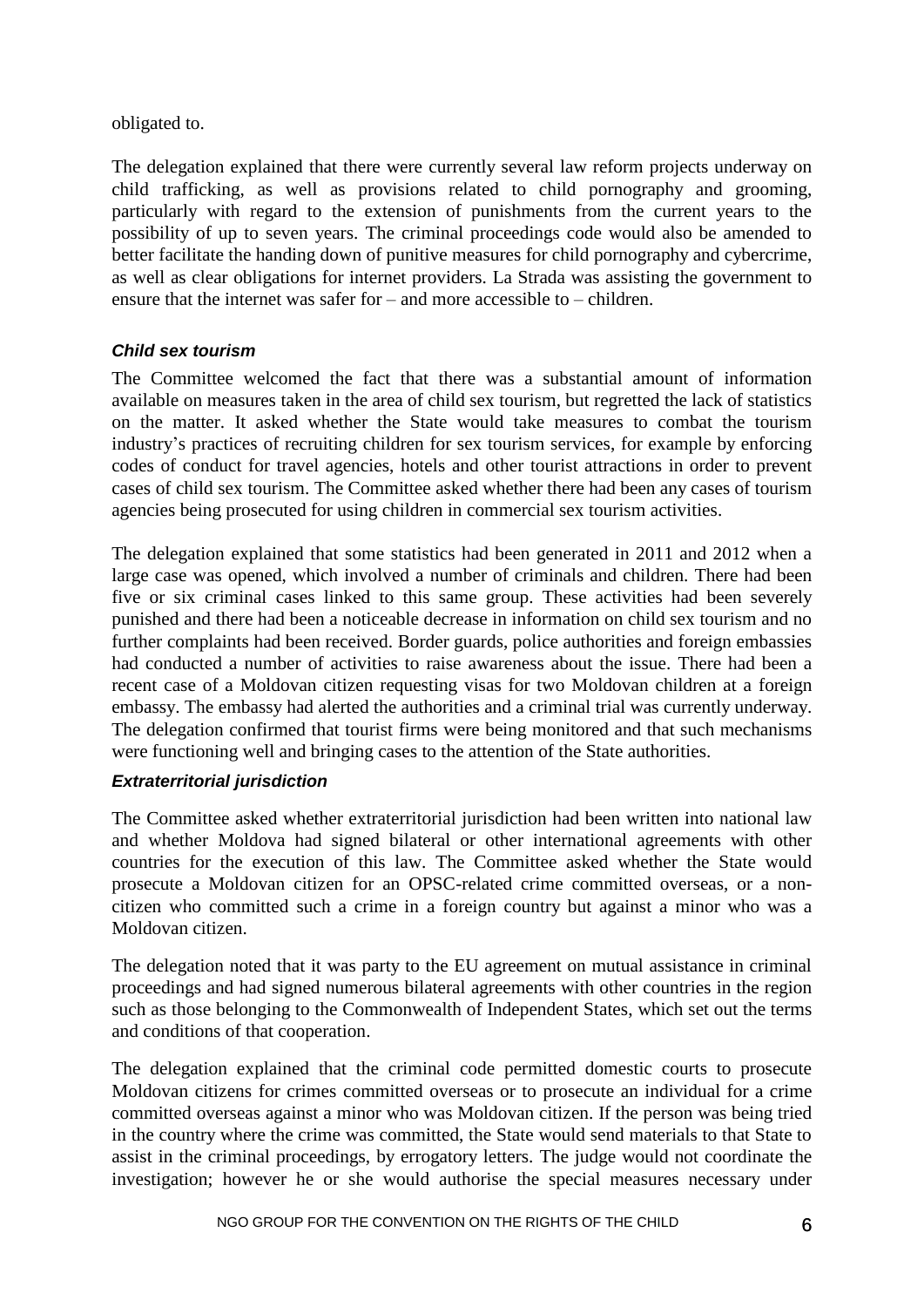domestic law. Crimes committed on aircraft and shipping vessels were also included in these provisions. The delegation noted that all of these crimes tended to be of a transnational nature and that as such, the criminal code provided that the State could initiate an investigation even if Moldova was only a transit country in a relevant case.

#### *Extradition*

The Committee asked whether it was possible for a Moldovan citizen to be extradited to a foreign country for the commission of a crime under the OPSC in that country. If a Moldovan citizen committed an OPSC-related crime abroad and remained abroad, the Committee asked whether this person could be tried in the country where the crime was committed or if the person would be repatriated and tried in Moldova.

The delegation noted that the State would not extradite its citizens on any grounds, except where a bilateral agreement existed. The Committee noted that the OPSC should be considered a sufficient basis upon which another State could request a Moldovan citizen to be extradited.

# <span id="page-6-0"></span>**Protection of the Rights of Victims**

## *Confidentiality*

The Committee asked how the child's right to privacy was accounted for in cases related to crimes under the OPSC. The delegation explained that the Ministry of Internal Affairs had organised a roundtable with all relevant ministries, development partners and NGOs to discuss justice for children and determine possible solutions for dealing with cases involving children, including how to exclude their names from documentation of OPSC-related cases. With the support of UNICEF, training workshops had been conducted for relevant professionals in order to implement the outcomes of the discussions.

#### *Victim support*

The Committee asked what support was provided by the State for child victims of crimes under the OPSC that had been perpetrated in other EU countries such as Greece, Belgium, or others. The Committee was aware of cases in which such child victims had received no support for rehabilitation or reintegration and asked whether appropriate services were in place and whether the State ensured that compensation was attributed to the child.

The delegation explained that there were conditions set out under which child victims could claim compensation from the State. The court could permit a child victim to make a civil complaint in order to claim the compensation; however, Moldova was often a source country and exploitation was taking place abroad. The State had attended the UNODC regional conference where compensation for victims had been discussed. A study had subsequently been conducted, *Rights, Compensation and Recovery,* which had led to the establishment of the civil proceedings.

During criminal and civil proceedings, special rooms were available to child victims in the prosecutor's office, which could be used for interviews with children under the age of 14 years. For children over 14 years, the use of such services was at the discretion of the prosecutor, depending on the facts of the case. All internal policies and practices applied to all children under 18, as defined in law. Cases involving child victims were handled directly